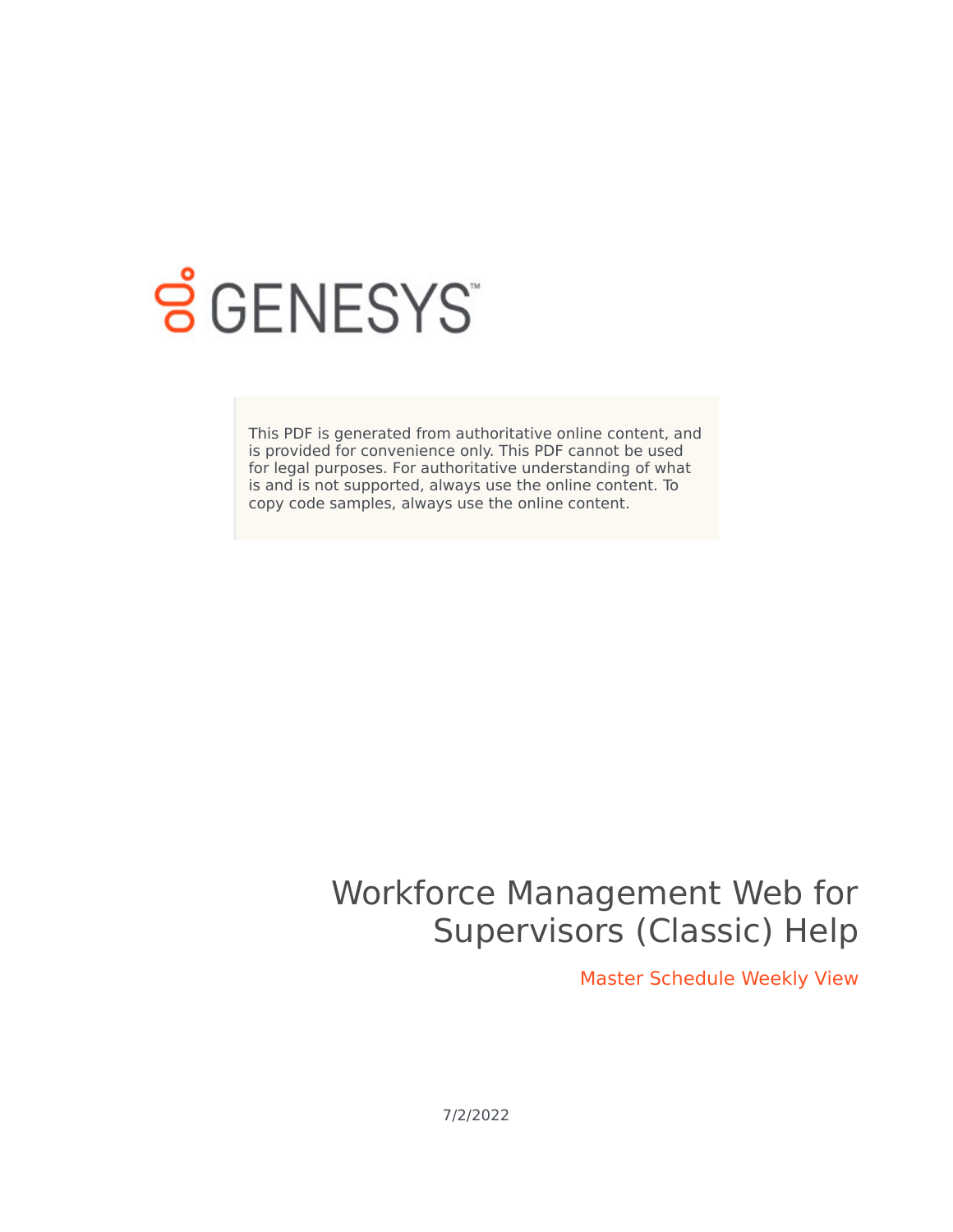## Contents

- 1 [Displaying the view](#page-2-0)
- 2 [Reading the data in the table](#page-3-0)
- 3 [Configuring the view](#page-4-0)
	- 3.1 [Show Data for](#page-4-1)
	- 3.2 [Mode](#page-4-2)
	- 3.3 [Date](#page-4-3)
	- 3.4 [Toolbar](#page-5-0)
- 4 [Options dialog](#page-6-0)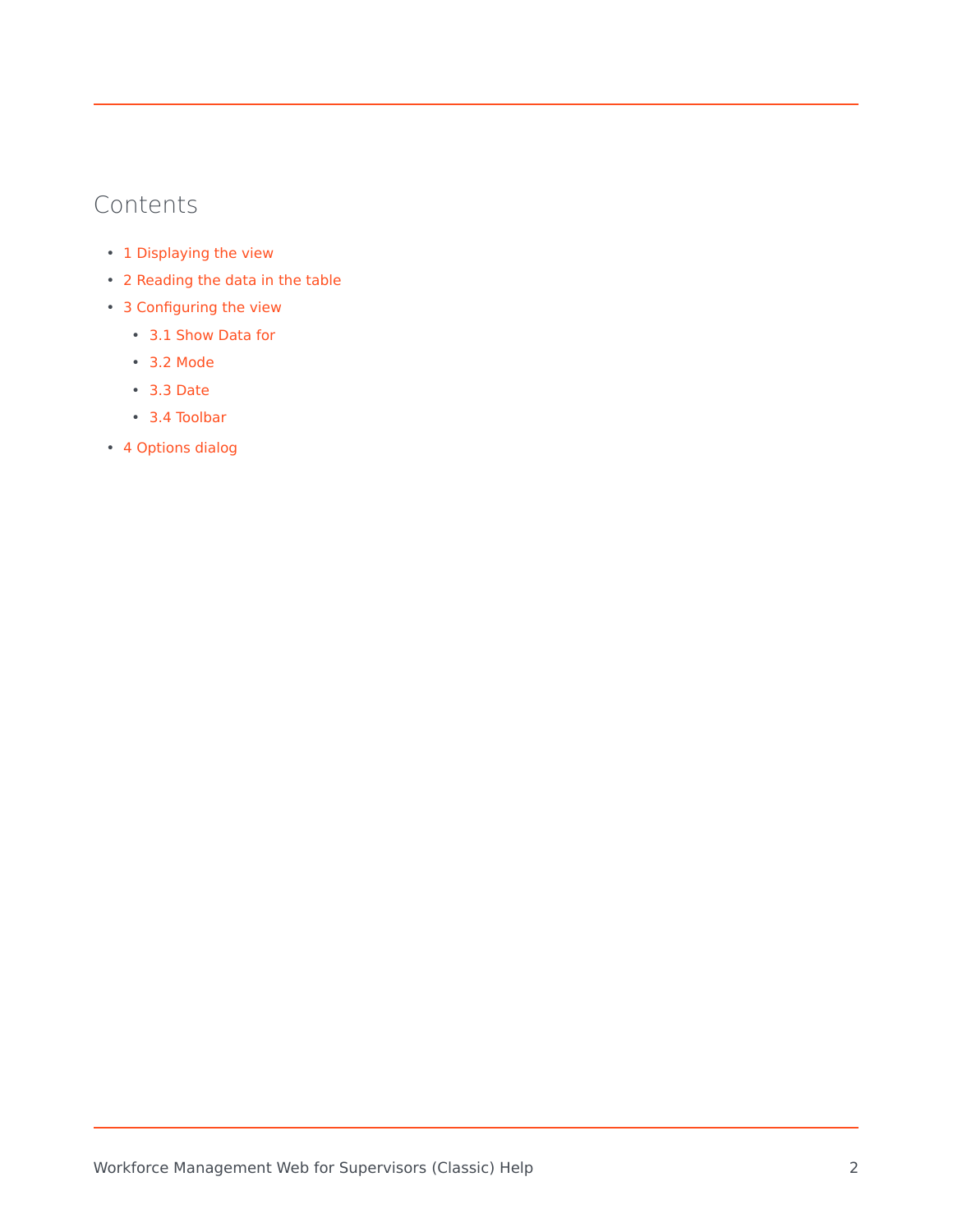Configure summary tables to display the total paid hours, working start/end times, or shift names for selected agents.

#### **Related documentation:**

Use the **Master Schedule Weekly** view to display a summary table for selected agents. Selected agents can be in multiple sites but must all be in the same business unit. See the toolbar image here and the button descriptions below.



#### Tip

•

You can also see a summary table of total paid hours, working start/end times, or shift names for your schedule planning period. See Mode for details.

When displaying the **Master Schedule Weekly** view, you can use the Intra-Day Schedule Rebuild Wizard.

## <span id="page-2-0"></span>Displaying the view

To display the **Master Schedule Weekly** view:

- 1. From the **Home** menu on the toolbar, select **Schedule**.
- 2. From the **Schedule** menu on the toolbar, select **Master Schedule**.
- 3. From the **Master Schedule** menu on the toolbar, select **Weekly**.
- 4. On the Objects pane, select the appropriate item(s) from either the **Agents** tree (above) or the **Activities** tree (below); WFM then selects matching item(s) from the other tree.

You can expand business units to display their sites, and you can expand sites to display their teams and agents. You can select multiple sites, teams, and agents, but only one business unit.

5. Click **Get data** to populate the Weekly view table for the selected agents.

You can search the table for particular agents using the **Find Agent** dialog box. To open it, select **Find** from the **Edit** menu or press **Ctrl + F**.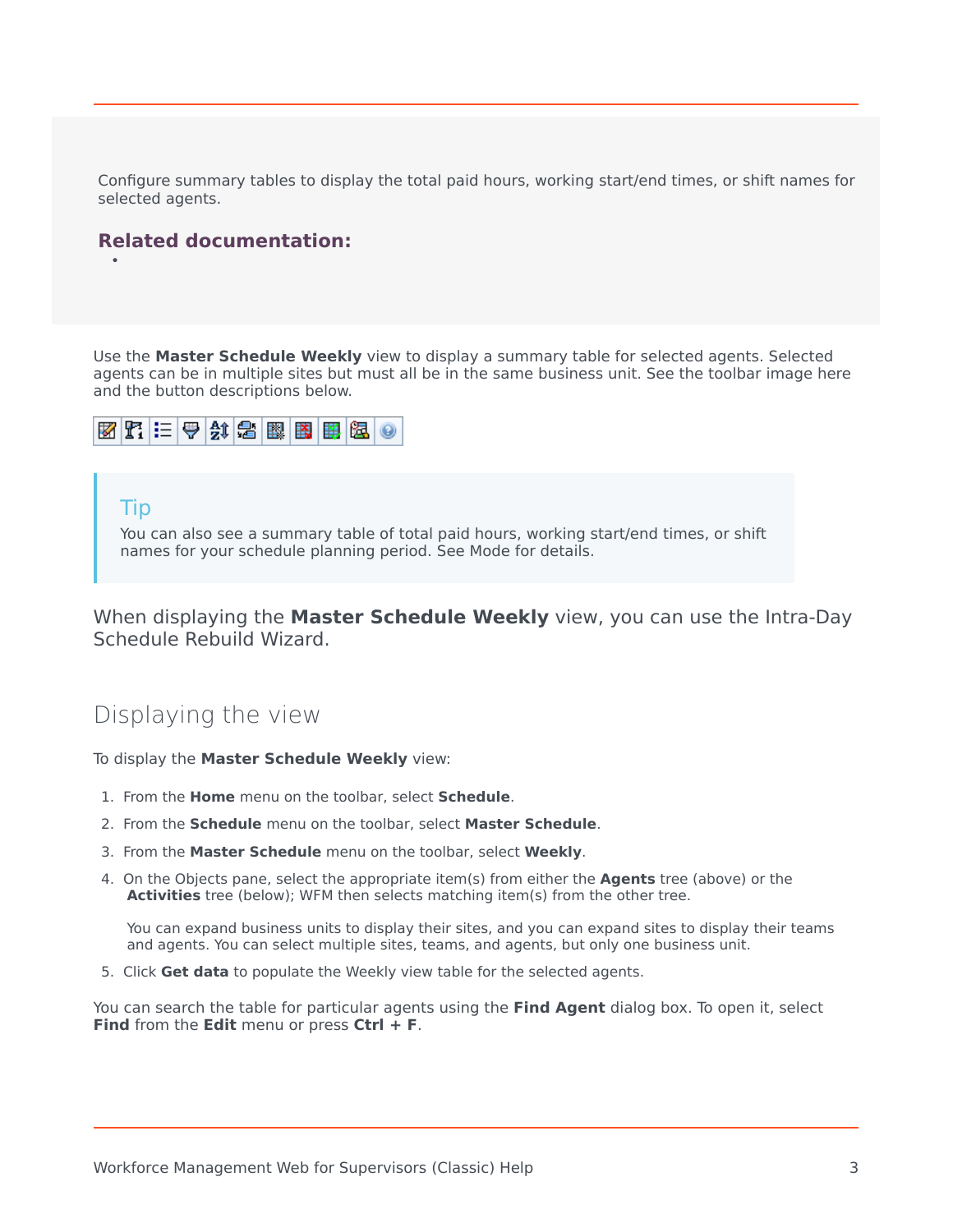## <span id="page-3-0"></span>Reading the data in the table

The **Weekly** view table contains rows for each agent that you selected in the **Objects** tree. (If a scroll bar is displayed to the right, you can use it to reveal more agents.) This table includes the following columns:

| [Expand/Collapse]    | If in Planning Period mode, the first column<br>provides expand/collapse controls that you use to<br>display or hide agent details.                                                                                                                             |
|----------------------|-----------------------------------------------------------------------------------------------------------------------------------------------------------------------------------------------------------------------------------------------------------------|
| <b>Team</b>          | This column lists each agent's team.                                                                                                                                                                                                                            |
| <b>Agent</b>         | Two columns show an icon representing each<br>agent's contract and the agent's name.                                                                                                                                                                            |
| [Week Start Dates]   | If you display agent details and you are in Planning<br>Period mode, the rows below each agent's name<br>indicate the start date for each week in the<br>schedule.                                                                                              |
|                      | These cells show agent schedule information for<br>each weekday, for each week in the schedule. The<br>cells' contents correspond to your selection from<br>the Show Data for drop-down list.                                                                   |
| [Weekdays]           | If an agent is not scheduled for a shift on this day, the cell will<br>contain Day Off, , Working Hours (for scheduled working<br>hours without a shift), or an exception name (for scheduled full-<br>day exceptions).                                         |
|                      | An icon in the cell for a weekday indicates whether the schedule<br>has been changed for that agent.                                                                                                                                                            |
|                      | • If the agent's schedule for that day was<br>assigned during scheduling or rescheduling, no<br>icon appears.                                                                                                                                                   |
|                      | • If the agent's day was edited after scheduling or<br>rescheduling, a light-gray pencil icon appears.                                                                                                                                                          |
|                      | • If the agent's day was assigned by trading or<br>swapping, the swap icon appears.                                                                                                                                                                             |
|                      | • A yield icon (upside-down red triangle) appears<br>if there are pending changes. Pending changes<br>must be committed by a user with Approve<br><b>Changes</b> security permission.                                                                           |
|                      | • An icon and red check box appears for every<br>schedule day that contains a granted calendar<br>item (if the option Show agents with granted<br>and scheduled rotating pattern or any<br>other calendar preference is selected in the<br>Options dialog box). |
|                      | Tip<br>If there have been multiple changes, the icon<br>represents the most recent status.                                                                                                                                                                      |
| <b>Weekly Totals</b> | Shows an agent's total working hours for the                                                                                                                                                                                                                    |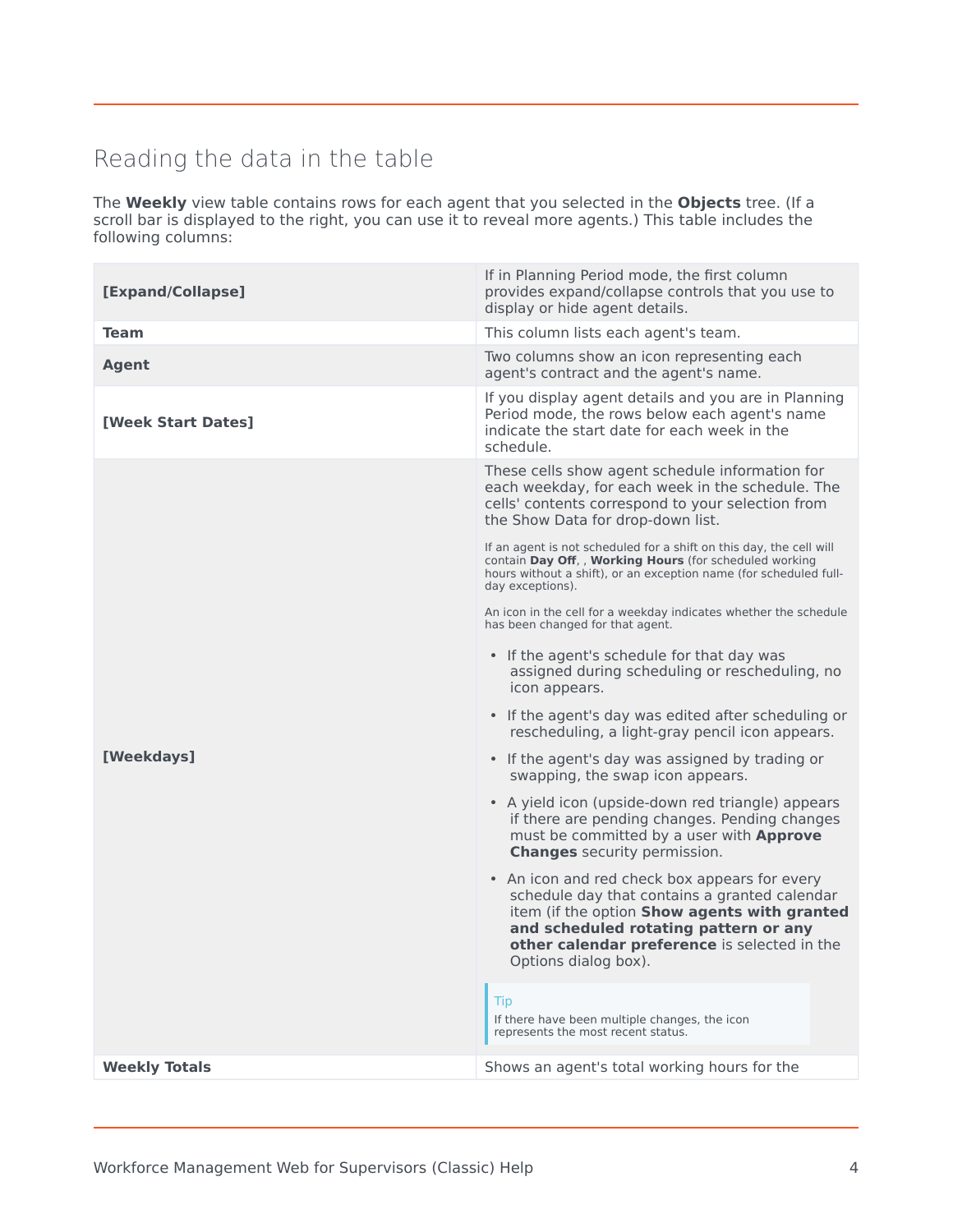|                               | displayed week.                                                                                                                             |  |
|-------------------------------|---------------------------------------------------------------------------------------------------------------------------------------------|--|
|                               | Shows an agent's total paid hours for the schedule<br>planning period.                                                                      |  |
| <b>Planning Period Totals</b> | Tip<br>To set this period's duration and start date, see the<br><b>Configuration &gt; Polices &gt; Contracts &gt; Site</b><br>Settings tab. |  |

The **Weekly Totals** and **Period Totals** boxes below the table show a grand total of all weekly or planning period total paid hours (respectively) for all selected agents.

## <span id="page-4-0"></span>Configuring the view

To configure the displayed table, use these controls at the top of the working pane:

#### <span id="page-4-1"></span>Show Data for

From this drop-down list, select what you want to display inside each day's table cell:

| <b>Total Paid Hours</b>              | Total working time for the day.                                |
|--------------------------------------|----------------------------------------------------------------|
| <b>Start/End Times</b>               | Start and end times of agents' work.                           |
| <b>Shift or Schedule State Names</b> | Names of agents' assigned shifts and other full-day<br>states. |

#### <span id="page-4-2"></span>Mode

Select one **Week** or **Planning Period** from the **Mode** drop-down list. The table displays data for the selected period. If no schedule planning period is configured, or if more than one site is selected on the **Objects** pane, then the **Planning Period** option is disabled.

#### Planning Period Mode

**Planning Period** mode displays schedules for the entire planning period. White and dark gray indicates the type of date range that you are viewing.

Planning Period Color Legend

- **White**—Indicates dates that fall within the planning period.
- **Dark Gray**—Indicates dates that are outside the planning period.

#### <span id="page-4-3"></span>Date

Use the standard date-selection controls to move to other weeks.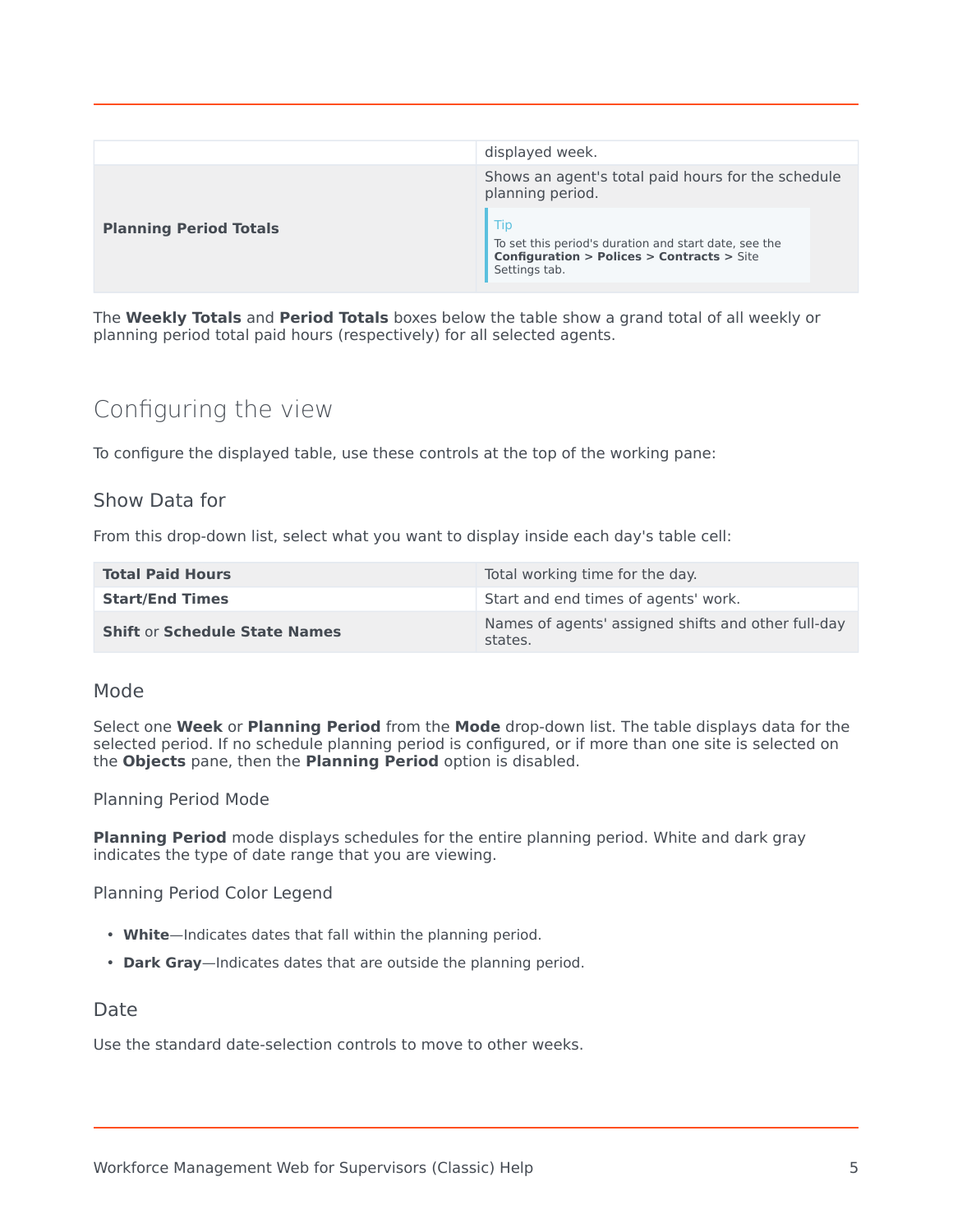#### <span id="page-5-0"></span>Toolbar

You can use the following buttons on the Actions toolbar (or commands in the **Actions** menu) to further customize the displayed table:

| Icon | <b>Name</b>                       | <b>Description</b>                                                                                                                                                                                                                                                                                                                      |
|------|-----------------------------------|-----------------------------------------------------------------------------------------------------------------------------------------------------------------------------------------------------------------------------------------------------------------------------------------------------------------------------------------|
| И    | <b>Cleanup</b>                    | Opens the Cleanup Master<br>Schedule Window. Enables you to<br>delete Master Schedule<br>information for selected dates<br>and agents.                                                                                                                                                                                                  |
| n    | <b>Rebuild Intra-day Schedule</b> | Opens the Intra-Day Schedule<br>Rebuild Wizard to rebuild an<br>Intra-Day schedule for a specific<br>day or time period for a site,<br>team, or agent.                                                                                                                                                                                  |
| 挂    | <b>Options</b>                    | Opens the Options dialog box.<br>Enables you to select/de-select<br>the Agent Rank and Site Name<br>columns.                                                                                                                                                                                                                            |
| Ų    | <b>Filter</b>                     | Opens the Schedule filter dialog,<br>enabling you to filter the<br>displayed information according<br>to activities and contract types.<br>(If you set a new filter, this<br>immediately refreshes the view.)                                                                                                                           |
| åî   | Sort                              | Opens the Sorting dialog box,<br>which allows sorting by Team<br>Name, Contract, Agent Name<br>(first or last), Agent Rank or Site<br>Name. You can sort in ascending<br>or descending order. Note that<br>Agent Rank sorts in apparent<br>reverse order due to limitations<br>imposed by multi-sorting by both<br>agent name and rank. |
| 魯    | <b>Swap</b>                       | Enables you to swap two agents'<br>schedules with the Swap Agent<br>Schedules Wizard.                                                                                                                                                                                                                                                   |
| 鞠    | <b>Insert Multiple</b>            | Opens the Insert Multiple Wizard,<br>which enables you to add<br>multiple items to the Master<br>Schedule at one time.                                                                                                                                                                                                                  |
| 談    | <b>Delete Multiple</b>            | Opens the Delete Multiple<br>Wizard, which enables you to<br>remove multiple items from the<br>Master Schedule at one time.                                                                                                                                                                                                             |
| 聼    | <b>Commit/Rollback Multiple</b>   | Opens the Commit/Rollback<br>Multiple Wizard, which enables<br>you to insert pending changes<br>into the Master Schedule or to<br>remove them and return the                                                                                                                                                                            |